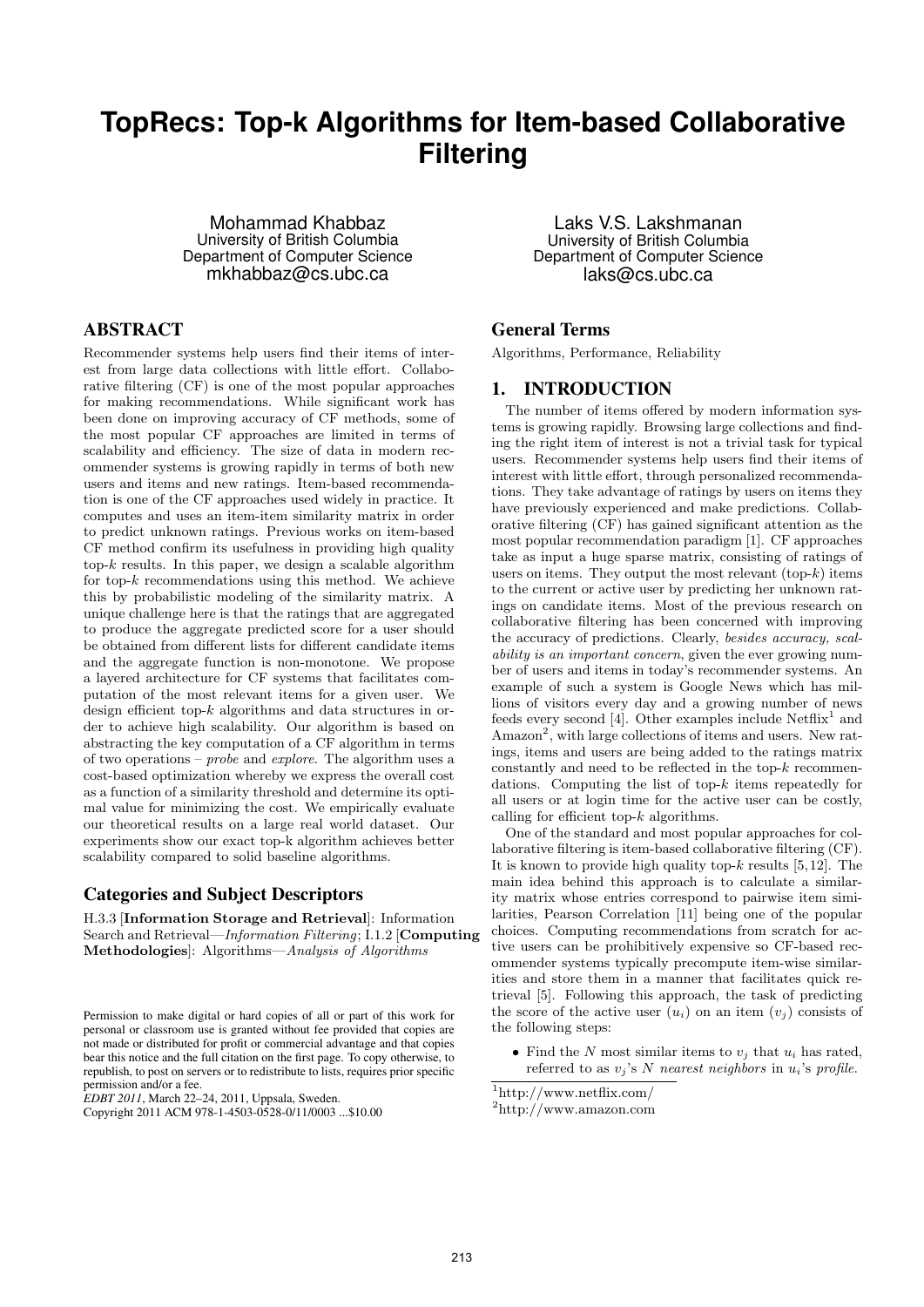• Compute a weighted average of  $u_i$ 's ratings on the  $N$ items weighted by similarities, as the predicted rating or score of  $v_i$  by  $u_i$ .

Once item scores are predicted, those with highest predicted scores are served to the user. There has been a great deal of work on efficient algorithms for finding top- $k$  items in various settings. In classic top- $k$  settings, the scores of items on each of  $m$  features are available from  $m$  score-sorted lists. The challenge is to devise top- $k$  algorithms that access the least number of items. This challenge is met by the TA and NRA family of algorithms [6] and their numerous descendants [3, 10, 15, 16, 19]. Compared with the classic settings, finding top- $k$  in item-based CF raises two unique major challenges: (1) Unlike in previous work, we need to deal with the fact that the aggregate score of every candidate item must be determined based on entries from a different set of lists. This is because the  $N$  most similar items for every candidate item may be different in a given user profile. (2) Weighted average is not a monotone aggregate function, a property leveraged by classic top- $k$  algorithms. While there has been some recent work on top- $k$  algorithms with non-monotone aggregate functions [10, 16, 19], to our knowledge, no previous work on top- $k$  addresses the combination of variable set of lists to aggregate from and non-monotone aggregate functions.

Our goal in this paper is to devise an approach for itembased  $CF<sup>3</sup>$  that is scalable while retaining the accuracy of known CF algorithms. We show that a direct approach based on extending TA/NRA-like ideas to the framework of CF either calls for unrealistic preprocessing and storage requirements or leads to algorithms which end up accessing as many entries as certain naive algorithms to be discussed later. Thus, we propose an alternative approach based on abstracting the key computation in CF by means of two operations that we call probe and explore. Probe is the process of identifying which  $(N)$  lists must be aggregated for a given candidate item and explore is the process of finding top- $k$  items to be recommended, having found the lists to be aggregated. In Sec. 3, We show probe is the dominant component in execution cost. Our approach is based on using a similarity threshold value to make the probe step more efficient. We propose a probabilistic cost-based approach whereby we can express the overall expected cost of the probe step as a function of the similarity threshold and determine the best value of the threshold that minimizes the cost.

We propose a scalable recommender system based on the core item-based CF method described above, with an acrhitecture consisting of the following layers (see Fig. 1): (i) Data layer, consisting of the user/item ratings matrix; (ii) Intermediate layer, consisting of the item-item similarity matrix, sufficient statistics and required routines for efficiently keeping the similarity matrix up-to-date. This layer also maintains the data structures used by top- $k$  algorithms, and keeps them current; (iii) Application layer, including efficient top- $k$  algorithms running on the top of the intermediate layer data. This layer invokes the probe operation using the similarity threshold determined through cost-based optimization, and finds top- $k$  items via the explore operation.

Top- $k$  algorithms can work independently from the intermediate layer and access up to date data structures from



Figure 1: Layered architecture and its components

that layer. We explore the design space by considering two straightforward top- $k$  algorithms and then propose our algorithm based on probe and explore operations. We show probe cost dominates explore cost. Thus, we propose a two phase algorithm for performing probe efficiently. In the first phase, we calculate a threshold on similarity values. The similarity threshold is found in such a way as to maximize (resp., minimize) the probability that items with similarity values larger (smaller) than the threshold are among the  $\tilde{N}$ nearest neighbors of items. Efficiency and scalability come from the fact that after the first phase, as a result of using similarity threshold, a huge portion of the similarity matrix is filtered and the size of the problem is reduced significantly. The second phase completes probe by finding missing neighbors and removing irrelevant entries retrieved in the first phase. We define an objective function which is an upper bound on the expected cost of both phases put together and find the optimal value of the threshold that minimizes the cost. We model the similarity matrix with probability distribution(s) in order to facilitate probabilistic analysis. We propose an efficient algorithm for finding top- $k$  recommendations. We make the following contributions:

- ∙ We propose (Fig. 1) a layered system for item-based collaborative filtering. Our system is highly scalable and efficient while returning the same exact top-k as item-based CF. It also keeps the similarity matrix upto-date with respect to new users and items added to data, as well as new ratings. This makes our system suitable for requirements of modern recommender systems.
- ∙ We propose two naive algorithms that serve as a baseline for calibrating the performance of the algorithms we consider. This naturally leads to a hybrid algorithm that combines their strengths (Sec. 3).
- ∙ We show that an approach based on extending TA/NRA style algorithms either requires an unreasonable amount of preprocessing and storage or leads to algorithms which can access as many entries as naive algorithms introduced in Sec. 3 (Sec. 4).

<sup>3</sup>Henceforth, unless specified otherwise, by CF we mean item-based CF.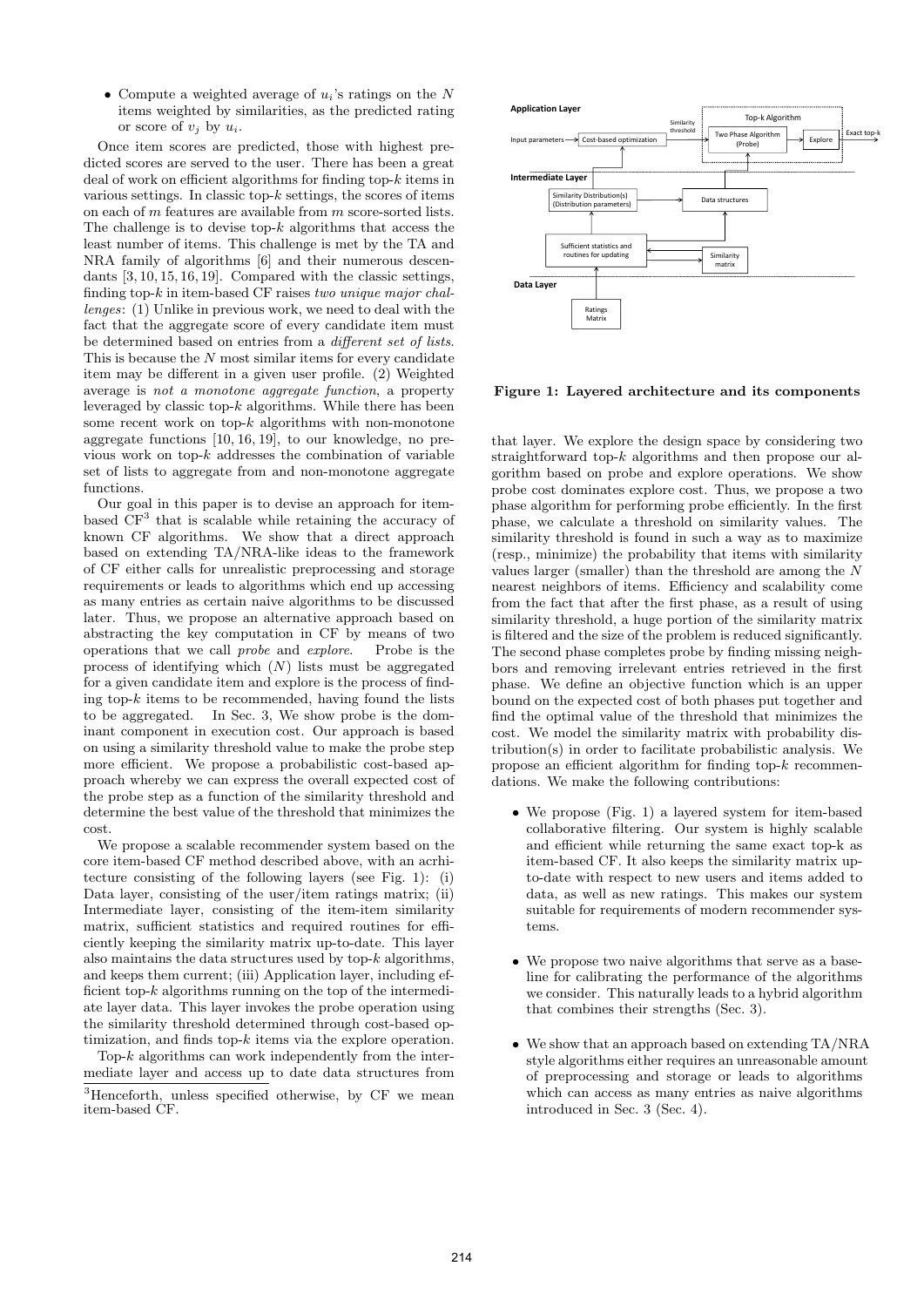- ∙ We design a novel top-𝑘 algorithm for item-based collaborative filtering. The algorithm is based on finding a similarity threshold value that optimizes the expected cost (Sec. 5).
- ∙ We evaluate the algorithms theoretically and empirically in terms of their running time and scalability. We empirically show our top- $k$  algorithm is superior to the baseline methods in providing exact top- $k$  recommendations in a more scalable way (Sec. 5 and Sec. 6).

Sec. 2 discusses the related work on scalable item-based CF methods and top- $k$  algorithms. Sec. 7 concludes the paper.

# 2. RELATED WORK

Item-based CF and Scalability: There has been extensive work on collaborative filtering. The prevalent approaches fall into the categories of user-based, item-based, modelbased CF or fusion approaches. We refer the reader to [1,7,8] for excellent surveys. User-based methods predict unknown ratings based on ratings of  $N$  nearest users who have rated the item. This requires computing and maintaining an  $n \times n$ user-user similarity matrix. The number of users  $n$  is typically much larger than the number of items  $m$ . Item-based CF was first proposed in [5, 12] to overcome these limitations. In addition to improving scalability, it has been found that pairwise item similarities are usually more reliable than pairwise user similarities and result in better accuracy [12]. In item-based CF, the rating of an active user on a candidate item is predicted based on her ratings on  $N$  items most similar to the candidate item. Sarvar et al. [12] propose a scalable approach which relies on storing only  $\tilde{N}$  (between 10 and 30) most similar items to every item rather than the whole matrix. A general drawback of this method arises when the active users rated fewer than  $N$  items among items they have stored, resulting in loss of accuracy. In extreme cases, it may be impossible to make reasonable prediction of rating for some (user, item) combinations. Model-based methods [4] assume the ratings matrix has been generated from a model and use the observed data to learn optimal parameter values of the model. Despite their efficiency they suffer from lack of explainability. Besides, since they find model parameters through optimization, they have a training phase. Changing parameters incrementally and adapting to changes in data is not a trivial problem.

In sum, item-based CF is one of the popular approaches for collaborative filtering and devising scalable and efficient algorithms for its computation is of great importance. Indeed, there have been several works in the literature that aim at improving scalability of item-based methods [13, 17, 18]. In [13], singular value decomposition (SVD) is applied first in order to represent users and items in a lower dimensional space. Neighborhood formation is based on this compact representation of the original set of ratings. Our main focus is on top- $k$  algorithms that run on top of the original and up to date similarity matrix. Another line of work has focused on instance selection for improving scalability [13, 17, 18]. Rather than considering the set of all users and items for finding nearest neighbors, they find a small subset that results in better accuracy compared to other subsets. Instance selection can indeed improve scalability albeit at the expense of accuracy. Besides, our approach is orthogonal to instance selection and one could use both instance selection together

with our efficient top- $k$  algorithms for improving scalability. There are other recent research directions relevant to scalability [21, 22]. In [21], the focus is making recommendations to groups of people and [22] deals with the problem of using DBMS engine for making flexible recommendations. None of these works focus on the issue of making standard existing recommendation approaches more scalable.

**Top-** $K$  **Algorithms:** Top- $k$  algorithms have been studied extensively. Most of the related work builds on top of classic TA and NRA algorithms [6]. These algorithms assume a monotone aggregate function and the set of lists from which the aggregation is performed is known beforehand. Compared to these algorithms, in our problem we face two major challenges: (i) our aggregation function is not monotone; (ii) the set of lists from which values are to be aggregated is not fixed and could change from item to item. Several recent works address the issue of non-monotone aggregation functions [10, 16, 19] although the issue of dealing with different sets of lists to aggregate scores from has not been addressed before, to our knowledge. The main idea leveraged in all cases is defining an upper bound on the score of unseen objects and a lower bound on the score of top- $k$ items. The algorithm stops when the former becomes no greater than the latter. As we show in the paper, an adaptation of TA/NRA-like approaches to deal with changing set of lists for aggregating scores from leads to an algorithm which can be arbitrarily worse than the optimal algorithm on some instances. In contrast, we propose a significantly different algorithm for computing top- $k$  items. It is based on organizing top- $k$  computation in terms of probes and explores and choosing an optimal similarity threshold using cost-based optimization.

# 3. PRELIMINARIES AND NAIVE ALGORITHMS

In collaborative filtering, data is represented as a sparse  $n \times m$  matrix R, with entry  $r_{ij}$ , the rating of  $i^{th}$  user on  $j^{th}$ item, taking on integer values from the set  $\{1, 2, ..., C\}$ , for some  $C > 1$ .

The main challenge is to predict the missing ratings in R. Henceforth, we use  $r_{ij}$  to refer to the existing ratings of  $i^{th}$  user on  $j^{th}$  item. We refer to  $i^{th}$  user (row) as  $u_i$  and to  $j^{th}$  item (column) as  $v_j$ . Notice that from a behavioral perspective, we can identify the  $i^{th}$  user (resp.,  $j^{th}$  item) with row  $u_i$  (resp., column  $v_j$ ). When we refer to  $u_i$  (resp.,  $v_i$ ) below, we mean either user *i* (resp., item *j*) or row *i* (resp., column *j*). We use  $r \in u_i$  (resp.,  $r \in v_j$ ) to denote an existing rating in user  $u_i$ 's row (item  $v_j$ 's column). We use  $\hat{r}_{ij}$  for the predicted value of the active user  $u_i$ 's unknown rating on a candidate item  $v_j$ . In the rest of this paper we use  $\mu_i$  to refer to the number of items rated by  $u_i$  and  $\mu$  to denote the average number of items rated by any user. We use  $s_{ij}$  to denote the similarity between items  $v_i$  and  $v_j$ .

Prediction of  $\hat{r}_{ij}$  in item-based collaborative filtering is done typically by taking the weighted average of ratings of  $u_i$  on N most similar items to  $v_i$ . More formally, we can use the following equation, where  $\mathbf{N}(v_i, u_i)$  denotes the set of N items that are most similar to  $v_j$  and are rated by  $u_i$ :

$$
\widehat{r}_{ij} = \left(\sum_{x=1}^{N} s_{xj} \times r_{ix}\right) / \left(\sum_{v_y \in \mathbf{N}(v_j, u_i)} s_{yj}\right) \tag{1}
$$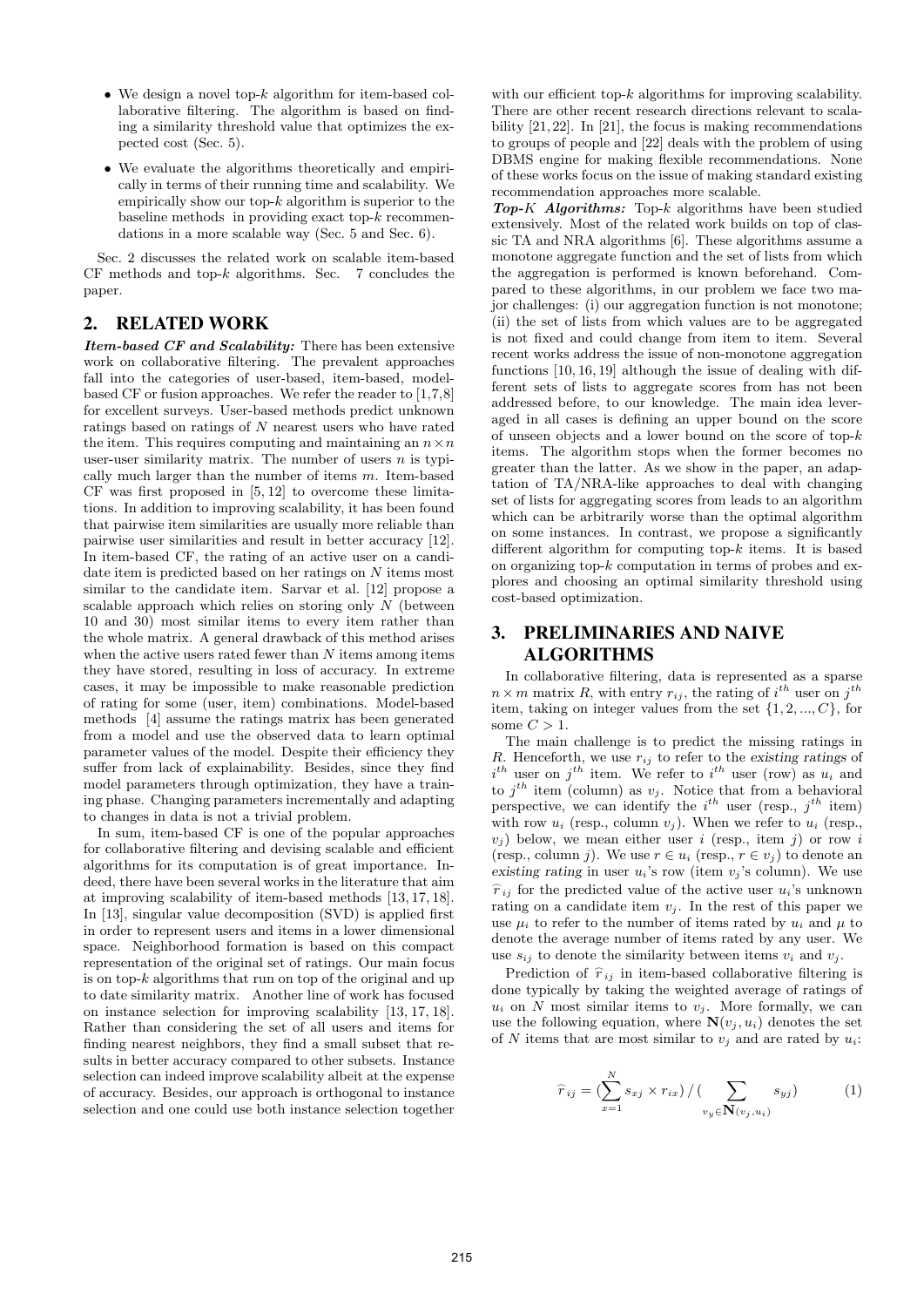**Problem Studied:** Given an active user  $u_i$ , the problem is to efficiently find the top- $k$  items with the highest predicted rating. We call this the problem of finding top- $k$  recommendations. Predicting the rating of a candidate item  $v_i$ requires identifying the  $N$  items that are most similar to  $v_j$ and are rated by  $u_i$ , and then aggregating their ratings using Eq. 1. It is worth mentioning that user-based CF is another method for making predictions that uses the weighted average of ratings of  $N$  most similar users to  $u_i$  for prediction. All of our ideas in this paper can be easily extended to be used in user-based CF as well. We have chosen item-based CF since it provides better accuracy and requires less storage [12].

The first natural question, given the body of work on the TA/NRA family of top- $k$  algorithms, is whether we can adapt those algorithms and design efficient top- $k$  algorithms for finding top- $k$  recommendations. We address this question in Section 4. In the next subsections, we present two naive algorithms that will serve as baselines for the top- $k$ algorithms considered in this paper. For convenience, for a given item  $v_j$ , by the N nearest neighbors of  $v_j$  we mean the N most similar items to  $v_i$ .

# 3.1 Algorithm Naive-1

For both Algorithms Naive-1 and Naive-2, we assume pairwise item similarities are materialized. A straightforward procedure for finding top- $k$  items with respect to  $u_i$  is as follows:

1. Predict the score<sup>4</sup> of each individual candidate item,  $v_i$ , using Eq. 1. This involves finding N most similar items to  $v_i$  in  $u_i$ 's profile, i.e., the set  $\mathbf{N}(v_j, u_i)$ . Finding  $K$  items with highest values in a list of  $m$  items has been studied extensively in the literature as the  $K-Select$  problem [9]. Here, since values of  $N$  are in the range 10-30 in practice, we can perform this task by a simple scan of the list and maintain a priority queue. This is doable in  $O(m \log N)$ . Since N is typically a small number, this approach is typically more efficient than the best deterministic algorithm for the general K-Select problem which takes  $\Theta(10m)$  using the median of medians approach [9] and we prefer to use it.

After finding  $N$  nearest neighbors of each item (rated by  $u_i$ ), aggregating their ratings and calculating  $\hat{r}_{ij}$ takes  $O(N)$  time. Thus, the total cost of predicting the score of an individual candidate item is  $O(m \log N + N)$ and the cost of predicting scores of all candidate items is  $O(m^2 log N + mN)$ . In practice, it is possible to improve this by searching for  $N$  nearest neighbors of  $v_i$ only within the list of items rated by the user, which will result in  $O(m\mu_i log N + mN)$  cost where  $\mu_i$  is the number of items rated by user  $u_i$ . This improvement is possible provided the list of items rated by any given user is stored separately in addition to the ratings matrix. Storing such information adds a cost of  $O(n\mu)$  to the storage, where  $\mu$  is the average number of items rated by a user. This is of the same order as the cost of efficiently storing the sparse ratings matrix and we can assume access to this information.

2. Once the score of every item is calculated in previous

step, find  $k$  items with highest scores in  $O(mlog k)$ .

The total running time of the above algorithm is  $O(|\mu_i log N + \frac{1}{n_i})$  $N + log k \, \times m$ ).

We can see that finding the top- $k$  items to recommend to a given user involves two steps: (i) Probe every candidate item in order to find the  $N$  items in the user's profile that are most similar to it. (ii) **Explore** the list of candidate items and calculate their scores and then find the top- $k$  items that have the highest scores. Step (ii) is necessary in order to find the best scoring  $k$  items. For any item, determining its score requires that we know the  $N$  most similar items to it, which is addressed by step (i).

The probe step involves  $\hat{O}(m\mu_i log N)$  operations while explore requires  $O(m(log k + N))$  operations. In practice, values of  $N$  are typically 30 or smaller. Also,  $log k$  does not typically exceed 5, the main reason being we don't want to overwhelm users with too many recommendations<sup>5</sup>. Existence of a  $\mu_i$  factor in the probe cost suggests that the probe component in the cost of Algorithm Naive-1 dominates the explore cost. To put this in perspective, for instance, in the MovieLens dataset $6$  with 1 Million ratings the average value of  $\mu_i$  is around 165. Also in Netflix dataset with 100M ratings and  $500k$  users, the average number of ratings per user is 200.

# 3.2 Algorithm Naive-2

We define a data structure,  $L$ , besides similarity matrix which is a collection of sorted lists, one for each item. A schematic of  $L$  is illustrated in Fig. 2 where every column corresponds to a sorted list. Denote by  $L_i \in L$  the list associated with item  $v_i$ . Elements of  $L_i$  are pairs of the form (*item\_pointer, similarity*) and lists are sorted in nonincreasing similarity w.r.t.  $v_i$ ; *item\_pointer* is a pointer to the actual memory location where item resides or simply the item id. Pointers are used to have a unified representation of items between the ratings matrix  $R$  and the similarity lists L. We use  $L_{ij}$  to denote the  $j^{th}$  entry of list  $L_i$ .  $L_{ij}.similarity$  denotes the similarity of  $j^{th}$  most similar item to  $v_i$ . Each of the sorted lists in L is maintained as a priority queue to facilitate efficient updates as item similarities change over time. It is worth noting that  $L$  is a global data structure, stored once for all users. The fact that Fig. 2 separates columns corresponding to rated and candidate items is only for simplicity of presentation. In implementation, this reordering is not required since we maintain the list of items rated by the user. Algorithm Naive-2 works as follows:

- 1. Mark all  $\mu_i$  items rated by  $u_i$  which takes time  $O(\mu_i)$ .
- 2. For every candidate item  $v_i$ , read  $L_i$  from the head of the list until  $N$  marked items are found.
- 3. Calculate the aggregate scores and find  $k$  items with highest scores in time  $O(mlog k)$ .

There is a total of  $m$  items out of which  $\mu_i$  are marked. Thus, a randomly chosen item has equal probability of being at any position of the list. Therefore, we can assume  $\mu_i$  marked items divide the list into  $\mu_i + 1$  buckets. The expected number of unmarked items in each bucket is  $(m -$ 

<sup>&</sup>lt;sup>4</sup>We use score and rating interchangeably.

 ${}^5\mathrm{Netflux}$  (www.netflix.com) recommends a list of 25 items to users

<sup>6</sup>http://movielens.umn.edu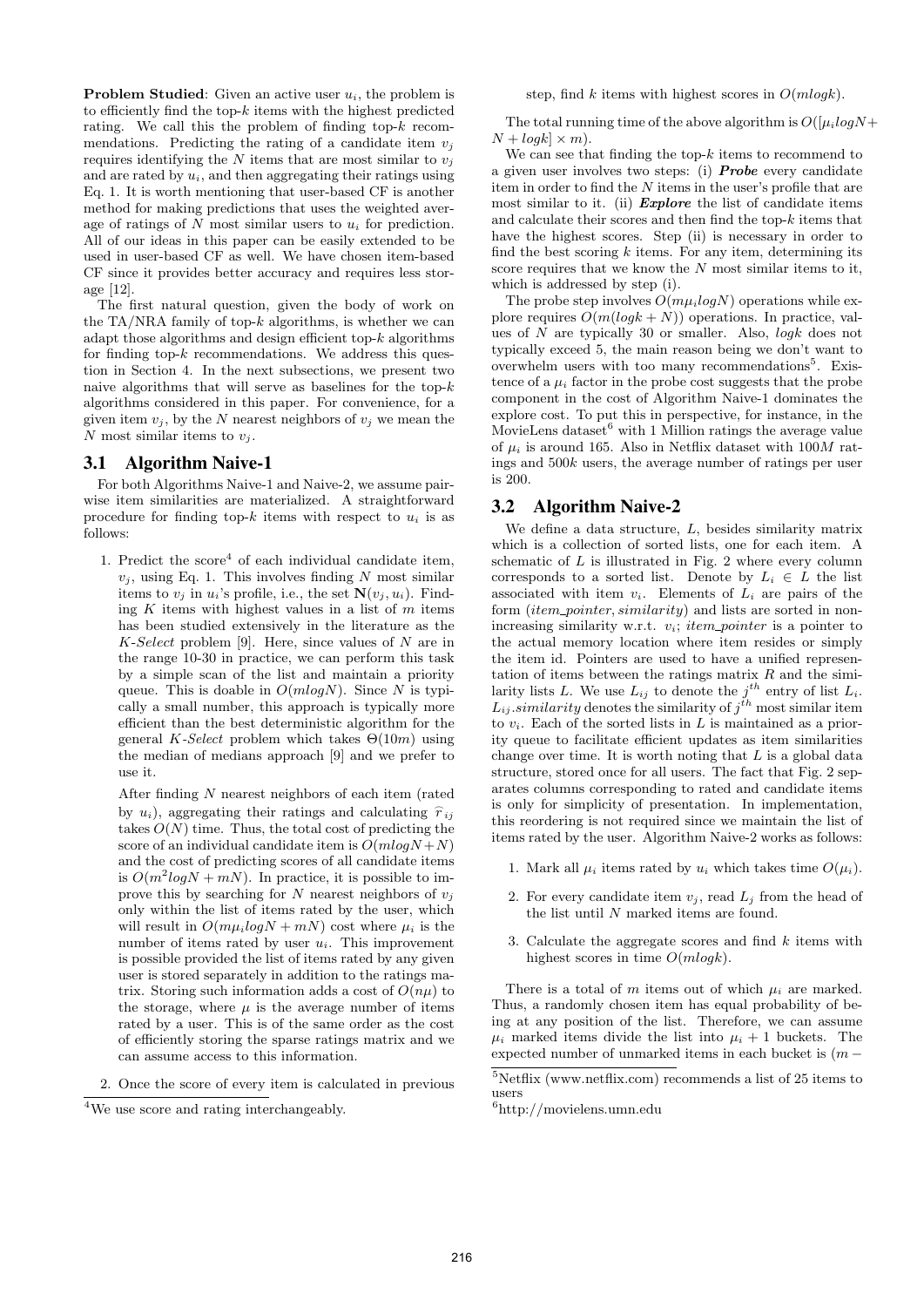$\mu_i$ / $(\mu_i + 1)$  and the expected number of items to visit until N marked items are observed is  $N + N \times \frac{(m - \mu_i)}{(\mu_i + 1)}$  or  $O(Nm/\mu_i)$  which makes the expected running time of algorithm  $O(mN(m/\mu_i) + mlogk)$ .

It is easy to verify Algorithm Naive-2 is expected to be more efficient than Algorithm Naive-1 when  $\mu_i > \sqrt{Nm/logN}$ . Combining the two algorithms, using Naive-1 when  $\mu_i \leq$  $\sqrt{Nm/logN}$  and Naive-2 when  $\mu_i > \sqrt{Nm/logN}$ , results in a procedure with expected running time  $O(mlog k + m \times$  $min(\mu_i log N, Nm/\mu_i)$ ). We call this Algorithm Hybrid. A point worth making is that the theoretical "switchover" value of  $\mu_i > \sqrt{Nm/logN}$  was obtained based on the worst case cost of Naive-1 and expected cost of Naive-2. In practice, performance of Naive-1 can be better than its worst case. In our experiments, we empirically explore the best switchover value on the Netflix data set.

# 4. CLASSIC TOP-K ALGORITHMS

Since TA/NRA style algorithms rely on the aggregation function being monotone, a straightforward approach for leveraging those algorithms is to turn the problem into one where the aggregate function is monotone. In Eq. 1, define the contribution of item  $v_x$  rated by user  $u_i$  to the predicted rating of item  $v_j$  as  $e_j^x = s_{xj} r_{ix} / \sum_{v_y \in \mathbb{N}(v_j, u_i)} s_{yj}$ . It is easy to see the predicted rating is  $\widehat{r}_{ij} = \sum_{v_x \in \mathbf{N}(v_j, u_i)} e_j^x$ . The TA/NRA family of algorithms can now be applied since sum is a monotone aggregation function. However, in order to realize this, we need to maintain  $N$  lists storing similarities of each candidate item  $v_i$  to each of its  $N$  nearest neighbors that are rated by  $u_i$ , for each user  $u_i$ . This requires finding the  $N$  most similar items for every candidate item that are rated by each user and it requires an  $O(nm)$  storage, which is prohibitive. Besides storage, it requires keeping the list of  $\cal N$  nearest neighbors of every item up to date for every user which is also computationally expensive. In practice, we only need to find top- $k$  recommendations for every user when they enter the system.



Figure 2: Schematic of data structure  $L$  storing item-wise similarities in non-increasing order. We assume active user  $u_i$  has rated first  $\mu_i$  items.

In this paper, we seek efficient top- $k$  algorithms with efficient storage requirements. More specifically, the minimum storage requirement is the ratings matrix and the materialized pairwise item similarities. Since we do not want to store this information on a per user basis, we need to materialize

all pairwise similarities in general. A data structure consisting of lists corresponding to every item, storing similarities to other items in non-increasing order, is an efficient implementation of the similarity information and we will assume the top- $k$  algorithms have access to this information. This data structure, called  $L$ , is schematically depicted in Fig. 2 where we assume active user  $u_i$  has rated the first  $\mu_i$  items. We discuss two different possible realizations of TA/NRA style algorithms using the above idea and show there are instances where adaptations of TA/NRA algorithms will access all the entries accessed by one of the naive algorithms discussed earlier. This will set the stage for developing more efficient algorithms.

More specifically, we consider algorithms that access entries in columns of  $L$  in sorted similarity order. Once they read a similarity value between a candidate item and one of the  $\mu_i$  items rated by the user, they wait until they can decide whether the rated item is among the  $N$  nearest neighbors of candidate item or not.<sup>7</sup> After finding a new neighbor for a candidate item, they update the necessary upper and lower bounds. Finally they terminate once the lower bound on the score of top- $k$  items becomes no less than the upper bound on the score of partially observed objects. In the rest, we call such algorithms "classic algorithms". We consider two types of classic algorithms: (i) those which access columns of  $L$  corresponding to items rated by  $u_i$  in sorted order; (ii) those which access columns of  $L$  corresponding to candidate items. We make no assumptions about the order on which lists are chosen for probing and the depth until which each of them is probed. We prove in both cases for any classic algorithm as mentioned above, there exists an instance on which the algorithm will access as many instances as one of the naive algorithms.

THEOREM 1. Let CA be any classic algorithm that reads similarity values from those columns of  $L$  that correspond to items rated by  $u_i$ . There is an instance on which CA will access as many entries as Algorithm Naive-1.

PROOF. Consider an instance where there are  $N$  items rated C (maximum score) by user  $u_i$ . Call them  $(u_i$ 's) favorite items. Assume there is at least one item among the top-k whose aggregate score is less than C. Let  $S_{min}$  =  $min({\{L_{jm}.similarity|v_i \in u_i\}})$  which is the minimum similarity value in the bottom row of  $L$ , among columns corresponding to items rated by  $u_i$ . Choose  $S_1$  and  $S_2$  such that  $S_2 < S_1 < S_{min}$ . Add a new candidate item to L,  $v_{new}$ , such that the last entry of every list corresponds to  $v_{new}$ . Set similarities of  $v_{new}$  with the N favorite items to  $S_1$ , and with the rest of items to  $S_2$ . We will show any classic algorithm needs to access all of the entries of the  $\mu_i$  columns in order to find the top- $(k+1)$  items.

Any classic algorithm will access entries in the  $\mu_i$  columns in sorted order. Finding the top- $(k+1)$  items is not possible unless all the  $N$  nearest neighbors of  $v_{new}$  are found. This is because: (i)  $v_{new}$  is among the top-( $k + 1$ ) items, since its aggregated score is  $C$ ; (ii) The lower bound on the score of the top- $(k+1)$  items remains less than the upper bound on the the score of partially observed items until all the  $N$ nearest neighbors of  $v_{new}$  are seen. This is because there is at least one item among the top- $(k+1)$ , whose score is less than maximum possible score  $C$ .

<sup>&</sup>lt;sup>7</sup>In some situations decision can be made immediately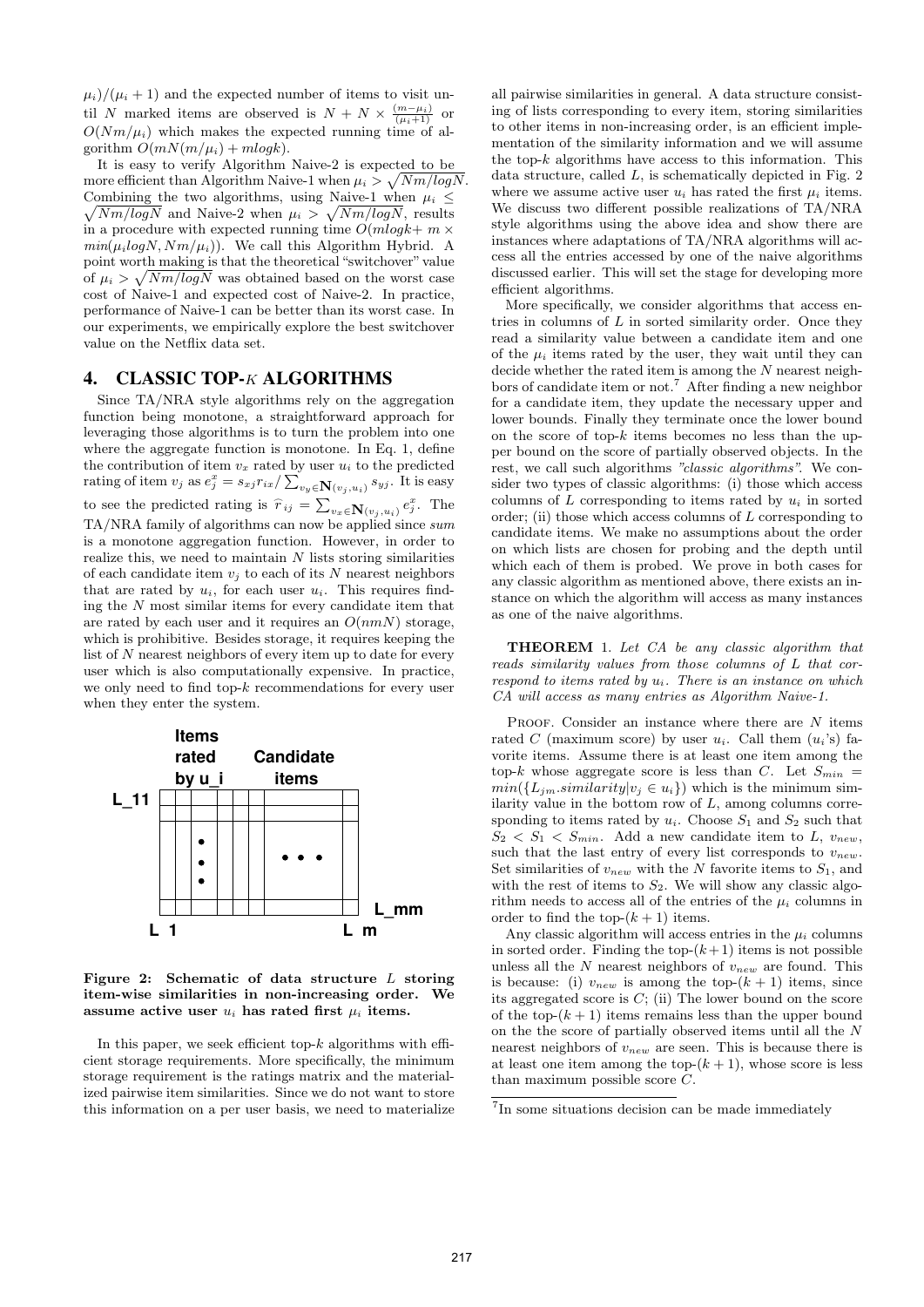Finding all of the  $N$  nearest neighbors of  $v_{new}$  requires reading all of the entries at the bottom of the  $\mu_i$  lists. This is due to the fact that the maximum similarity of  $v_{new}$  to items rated by  $u_i$  is less than  $S_{min}$ . Therefore, CA can't use other similarity values in order to find  $N$  nearest neighbors of  $v_{new}$ . But then reading all of the similarities between  $v_{new}$  and the  $\mu_i$  items rated by the user forces CA to read all of the entries in all the  $\mu_i$  lists since it reads entries of  $L$ in sorted order.  $\Box$ 

THEOREM 2. Let CA be any classic algorithm that reads similarity values from those columns of  $L$  that correspond to candidate items. There is an instance on which CA will access as many entries as Algorithm Naive-2.

PROOF. Consider an instance where there are no items rated  $C$  (maximum score) by user  $u_i$ . Assume the instance is such that there are no two candidate items whose  $N$  nearest neighbors are exactly the same. Consider the sequence of similarity values accessed by CA and let's call it  $Seq_s$ . Notice that the order in which similarity values appear in  $Seq_s$ does not depend on ratings of  $u_i$  since these are similarities w.r.t. candidate items (not rated by  $u_i$ ). It only depends on the order in which candidate lists are probed and until which depth. Also note that no list will be probed beyond the point where the  $N^{th}$  most similar item is observed. CA will terminate at some point when the lower bound on the score of top- $k$  items becomes no less than the upper bound on the score of partially observed objects. Assume this termination criterion is removed from the algorithm and  $Seq_s$ is continued until the last  $N^{th}$  nearest neighbor is observed. Call the item whose  $N^{th}$  nearest neighbor is observed last  $v_{last}$ . We create a new instance by changing ratings of  $u_i$ on N nearest neighbors of  $v_{last}$  to C. Obviously,  $v_{last}$  will be the top item in the new instance. Now, the upper bound on the score of partially observed items will remain greater than the lower bound on the score of top- $k$  items, unless the  $N$  nearest neighbors of  $v_{last}$  (and thus of all items) are accessed. Therefore any classic algorithm will access as many entries of  $L$  as Algorithm Naive-2.  $\quad \Box$ 

The above two theorems highlight the fact that in theory the performance of classic algorithms can be as bad as the two naive algorithms in terms of the number of entries of  $L$  they access. It is worth noting however that an efficient implementation of the classic algorithms needs to maintain the lower and upper bounds, which requires careful bookkeeping and may lead to additional storage and computational cost. Besides, getting good lower and upper bounds with non-monotone aggregate functions is an additional challenge. Motivated by these issues, we propose an alternative two-phase approach to the top- $k$  recommendations problem based on the operations probe and explore. The details are described in the following section. As a preview, we will show (Sec. 5.2) that for various choices of values for the parameters  $\mu_i$  and  $N$ , the expected cost of our twophase algorithm in terms of entries accessed rarely exceeds that of the two naive algorithms and is most of the time much less. A point worth noting is unlike our two-phase algorithm, the performance of classic algorithms cannot be predicted based on the values of these parameters alone, since for any choice, we can always find an instance where the classic algorithms access as many entries as one or the other naive algorithm.

# 5. A TWO-PHASE ALGORITHM

Recall, between the steps probe and explore (Sec. 3), probe is much more expensive. To facilitate efficient implementation of probe, in this section, we describe a two-phase process which is the basis for our efficient top- $k$  algorithm.

## 5.1 Two-Phase Algorithm

We start with the data structure  $L$  described in Sec. 3 and extend it by adding a third element to every entry. We call the new data structure  $LP$ . Specifically, in  $LP$ , an entry  $LP_{ij}$  is a triple where  $LP_{ij}$  item\_pointer and  $LP_{ij}$  similarity are the same as the corresponding elements in  $L$ . The third element  $LP_{ij}.prob$ , represents the probability that any other similarity value in  $LP$  is larger than  $LP_{ij}.$  similarity. Although all of the similarities are available in the similarity matrix, reading all of the relevant similarities is costly. We use these probabilities to make probabilistic decisions during execution. Making such decisions, we seek to avoid accessing all similarity values for rated items (unlike Algorithm Naive-1) or accessing all similarity values of candidate items until, for each of them, the  $N$  nearest neighbors are found (unlike Algorithm Naive-2). So we first read only values that have a high probability of being among the  $N$  most similar items of the candidate items. We do this by finding a threshold and filtering all entries with prob values above it. Then, we search for  $N$  nearest neighbors of candidate items among the surviving values. It is possible that for some items we have missed some or all of the nearest neighbors. In such cases, we probe for the remaining neighbors only for those items. Obviously, choosing the right threshold value is of great importance. We do this through cost based optimization.

 $LP_{ij}.prob$  values are estimated through modeling of similarity matrix with an appropriate distribution, the details of which we will explain later. As we will show later, when we model similarity matrix with a distribution, there is no need to materialize prob values. Instead, the probability threshold can be directly translated into a similarity threshold. For simplicity of presentation, here let us assume these probabilities are given. Notice that elements of  $LP$  that contain higher similarity values, have lower *prob* values. Therefore, keeping columns of  $LP$  sorted in non-increasing order of similarities is identical to keeping them sorted in non-decreasing order of *prob* values.

Fig. 3 illustrates the two-phase process as well as naive algorithms for an active user  $(u_i)$ , who has rated 3 out of 7 items. In Fig. 3, on the left side of the top row, the three columns of  $LP$  corresponding to items rated by  $u_i$  are shown and all entries with *prob* values below an example threshold value of  $\theta = 0.19$  are highlighted. On the right side, inverted lists of candidate items are shown. These lists contain only the surviving similarity values. Assuming  $N = 2$ , we are done with finding neighbors of  $v_4$  and  $v_7$ . We have found the nearest neighbor of  $v_5$  as well and only need to find the second nearest neighbor among the remaining items rated by  $u_i$  (i.e.,  $v_1$  and  $v_2$ ). This reduces the execution time for three out of four candidate items compared to Algorithm Naive-1, which needs to search for the nearest neighbors of all items among all  $\mu_i$  items rated by  $u_i$  (see Fig. 3, bottom right). However, note that the two-phase approach still needs to pay the cost of reading some irrelevant similarity values such as  $s_{13}$ . In addition, finding the remaining neighbors of  $v_5$ requires at least a scan of the  $\mu_i$  items rated by the user. All of this underscores the importance of choosing the right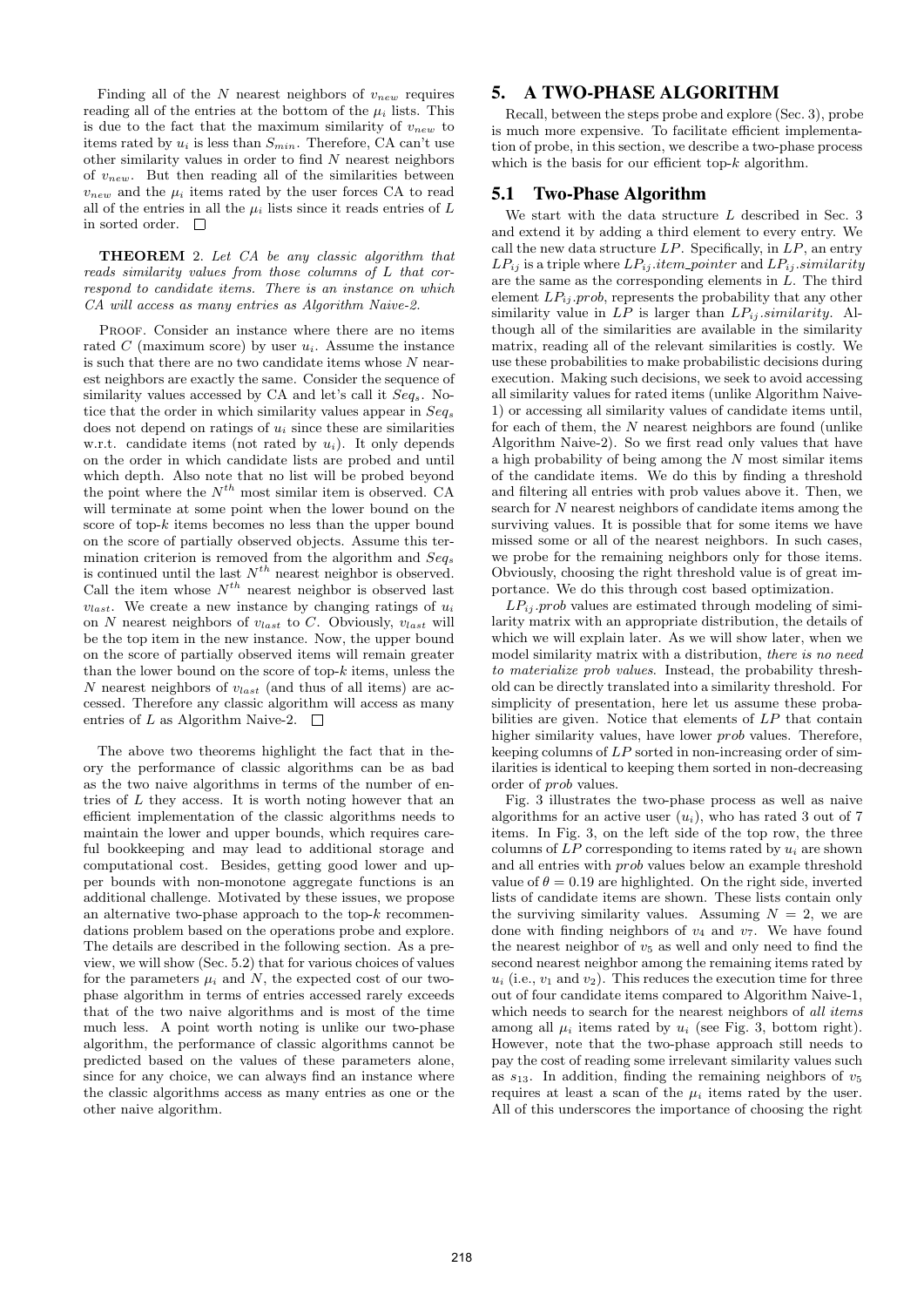### Two Phase Algorithm

Columns of  $LP$  corresponding to items rated by  $u$ 

| Vı                          | V2                          | V.                          |
|-----------------------------|-----------------------------|-----------------------------|
| $(v_a, s = 0.9, p = 0.05)$  | $(v_4, s = 0.95, p = 0.03)$ | $(v_2, s = 0.98, p = 0.02)$ |
| $(y_7, s = 0.85, p = 0.08)$ | $(v_6, s = 0.79, p = 0.12)$ | $(y_5, s = 0.91, p = 0.04)$ |
| $(v_4, s = 0.82, p = 0.11)$ | $(y_7, s = 0.75, p = 0.15)$ | $(v_6, s = 0.88, p = 0.07)$ |
| $(v_6, s = 0.73, p = 0.18)$ | $(v_1, s = 0.71, p = 0.2)$  | $(y_i, s = 0.77, p = 0.14)$ |
| $(v_s, s = 0.3, p = 0.49)$  | $(v_s, s = 0.19, p = 0.54)$ | $(y_7, s = 0.32, p = 0.48)$ |
| $(y_{2,S} = 0.1, p = 0.6)$  | $(v_a, s = 0.05, p = 0.91)$ | $(v_4, s = 0.1, p = 0.88)$  |

| $\mathbf{V}_4$                                                       | $(v_1, s = 0.82)$ , $(v_2, s = 0.95)$                          |  |
|----------------------------------------------------------------------|----------------------------------------------------------------|--|
| $\mathbf{V}_s$                                                       | $(v_3, s = 0.91)$                                              |  |
| $\mathbf{V}_{\mathbf{s}}$                                            | $(v_1, s = 0.73)$ , $(v_2, s = 0.79)$ , $(v_3, s = 0.88)$      |  |
|                                                                      | $V_7$ (v <sub>1</sub> , s = 0.85), (v <sub>2</sub> , s = 0.75) |  |
| $u = \{v_1, v_2, v_3\}$ , candidate items = $\{v_4, v_5, v_6, v_7\}$ |                                                                |  |
| $\theta = 0.19$                                                      |                                                                |  |

Remaining similarities after filtering entries using probability threshold  $\theta = 0.19$  (prob values are dropped)

### Naïve Algorithms

|  | Naivel Algorithm |
|--|------------------|
|--|------------------|

| Columns of $L$ corresponding to candidate items |                                          |                                          |                                          |  |  |
|-------------------------------------------------|------------------------------------------|------------------------------------------|------------------------------------------|--|--|
| v.                                              | v.                                       | v.                                       | v.                                       |  |  |
| $(v_s, s = 0.99)$                               | $(y_4, s = 0.99)$                        | $(v_7, s = 0.95)$                        | $(v_6, s = 0.95)$                        |  |  |
| $\mathbf{X}$ (v <sub>2</sub> , s = 0.95)        | $\mathbf{X}$ (v <sub>3</sub> , s = 0.91) | $\mathbf{X}$ (v <sub>3</sub> , s = 0.88) | $\mathbf{X}$ (v <sub>i</sub> , s = 0.85) |  |  |
| $\mathbf{X}$ (v <sub>1</sub> , s = 0.82)        | $(v_6, s = 0.77)$                        | $(v_4, s = 0.80)$                        | $(v_4, s = 0.78)$                        |  |  |
| $(v_6, s = 0.80)$                               | $(y_7, s = 0.65)$                        | $\mathbf{X}$ (v <sub>2</sub> , s = 0.79) | $\mathbf{X}$ (v <sub>2</sub> , s = 0.75) |  |  |
| $(y_7, s = 0.78)$                               | $\mathbf{X}$ (v <sub>1</sub> , s = 0.3)  | $(v_s, s = 0.77)$                        | $(v_5, s = 0.65)$                        |  |  |
| $\mathbf{X}$ (v <sub>3</sub> , s = 0.1)         | $\mathbf{X}$ (v <sub>2</sub> , s = 0.19) | ${\bf X}(v_1, s = 0.73)$                 | $\mathbf{X}$ (v <sub>3</sub> , s = 0.32) |  |  |

Naive2 Algorithm

| v.                                                                   | $(v_1, s = 0.82)$ , $(v_2, s = 0.95)$ , $(v_3, s = 0.1)$  |  |
|----------------------------------------------------------------------|-----------------------------------------------------------|--|
| V,                                                                   | $(v_1, s = 0.3)$ , $(v_2, s = 0.19)$ , $(v_3, s = 0.91)$  |  |
| V.                                                                   | $(v_1, s = 0.73)$ , $(v_2, s = 0.79)$ , $(v_3, s = 0.88)$ |  |
| V,                                                                   | $(v_1, s = 0.85)$ , $(v_2, s = 0.75)$ , $(v_3, s = 0.32)$ |  |
| $u = \{v_1, v_2, v_3\}$ , candidate items = $\{v_4, v_5, v_6, v_7\}$ |                                                           |  |

### Figure 3: An example of running the two phase probe step using a prob threshold of  $\theta = 0.19$  and comparing it to naive algorithms

threshold for purpose of pruning.

Fig. 3 (bottom left) also illustrates how Algorithm Naive-2 works. In this specific example, almost half of the items are rated and the scenario is in favor of this algorithm.<sup>8</sup> However, the two-phase process accesses only 11 entries as opposed to 16 by Naive-2 and 12 by Naive-1. Our purpose in this example is just to illustrate how the two-phase process works and the need for cost-based optimization in choosing the probabilistic threshold. Toward the end of Sec. 5.2, we compare the expected cost of the two-phase algorithm with the cost of Algorithms Naive-1 and Naive-2.

Following the two phases of probe, the explore step is applied in order to find the top- $k$  items.

In order to compare the two phase process to classic top- $k$ algorithms, in Fig. 3, assume  $v_5$  is one of the top-k items. Also assume  $u_i$  has provided the maximum rating  $(C)$  to both of the nearest neighbors of  $v_5$ . In this case, the upper bound on the score of partially observed items (in the sense of the classic top- $k$  algorithms) won't drop until we have found both of the nearest neighbors of  $v_5$ . Furthermore, we need to make sure there is no other similarity value between  $v<sub>5</sub>$  and other items rated by the user which are larger than the ones we have read. It is easy to verify that doing so either requires reading 5 more entries or it requires reading 3 more entries and performing rigorous book keeping to keep track of under which lists we have observed every item, an

expensive step in itself. In the worst case, this could be as bad as reading all entries which is even worse than Algorithm Naive-1 because of the additional bookkeeping required.

### 5.2 Choosing Threshold Prob Value  $\theta$

We already illustrated with an example how given a threshold on *prob* values, the probe step is performed in two phases. We choose this threshold value in such a way as to minimize an upper bound on the expected overall cost of the algorithm. In this section we introduce the necessary functions that serve as components of the cost function.

**DEFINITION** 1. Let  $v$  be an item in a user's profile,  $v_c$  be a candidate item, s be the similarity of v w.r.t.  $v_c$ , and p be the corresponding prob value. We use  $Q(p)$  to denote the probability that  $v$  is among the  $N$  nearest neighbors of  $v_{c}$ .

Assume  $\mu_i$  is the number of items rated by user  $u_i$ . Let  $v_i$  be one of the items rated by  $u_i$  and let  $v_c$  be a candidate item (and thus unrated by  $u_i$ ) with similarity s to item  $v_j$ . Let  $p$  be the corresponding  $prob$  value, i.e., the probability that any other given similarity value in  $LP$  is larger than  $s$ . We define a Bernoulli random variable  $X_{\ell}$ , where  $X_{\ell} = 1$  if  $v_j$  is the  $\ell^{th}$  most similar item to  $v_c$  among items rated by  $u_i$  and  $X_\ell = 0$  otherwise. We have:

$$
P(X_{\ell} = 1) = \begin{pmatrix} \mu_{i} - 1 \\ \ell - 1 \end{pmatrix} p^{\ell - 1} (1 - p)^{\mu_{i} - \ell} \tag{2}
$$

In Equation 2,  $P(X_\ell = 1)$  is equivalent to  $\ell - 1$  successful trials out of  $\mu_i - 1$  where p is the probability of success,

<sup>8</sup> In practice, e.g., in Netflix, the number of items rated by a user on an average is a small fraction of the number of all items, which makes Algorithm Naive-2 perform even worse.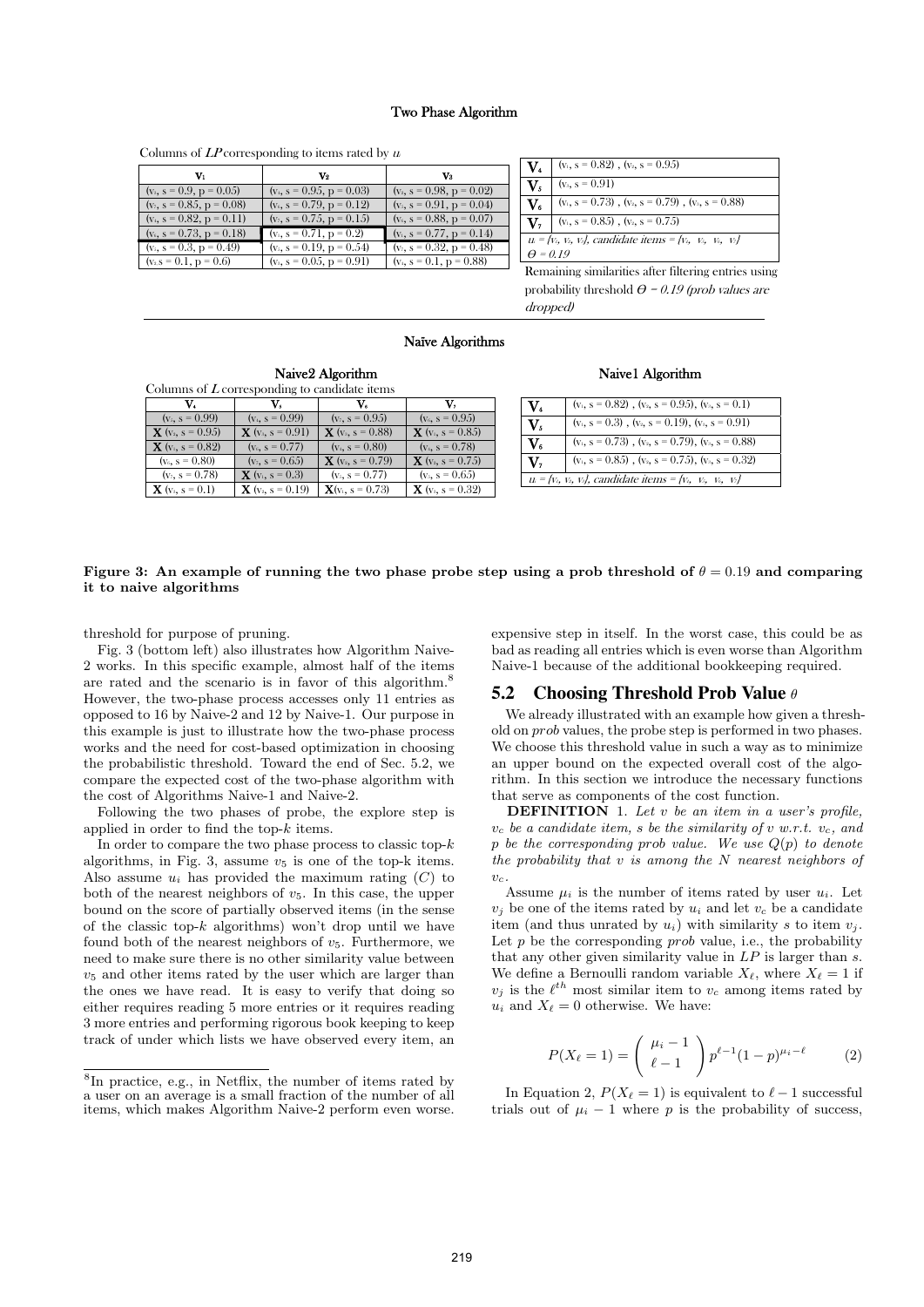i.e., that some other similarity value in  $LP$  is higher than  $s$ . Now let's define another random variable,  $Y$ , which takes on value 1 if  $v_i$  is one of the N nearest neighbors of  $v_c$  among items rated by  $u_i$  and 0 otherwise. Equation 3 defines  $Q(p)$ in terms of  $Y$ :

$$
Q(p) = P(Y = 1)
$$
  
=  $\sum_{\ell=1}^{N} P(X_{\ell} = 1)$   
=  $\sum_{\ell=0}^{N-1} {\mu_i - 1 \choose \ell} p^{\ell} (1-p)^{\mu-\ell-1}$  (3)

**DEFINITION** 2. For a given user  $u_i$ , define the core set of  $u_i$  to consist of all of the similarity entries that contribute to the scores of all candidate items, i.e., similarity values between all candidate items and their  $N$  nearest neighbors in  $u_i$ 's profile.<sup>9</sup>

Assuming there are m items and  $m \gg \mu_i$  for any given  $u_i$ , there are  $O(m)$  candidate items. Thus the core set consists of  $O(Nm)$  similarity values. For any given entry l of  $LP$ ,  $P(l.similarity \in Core) = Q(l.pop)$ . This means in order for a similarity value to be in the core set, it has to be among the  $N$  nearest neighbors of the candidate item corresponding to l.item\_pointer.

**DEFINITION** 3. We use  $S_{\theta}$  to denote the set of surviving similarity values in phase 1, after filtering out all entries from  $LP$  whose prob values are no less than the threshold value  $\theta$ , as described earlier and illustrated with Fig. 3.

Notice,  $Core - S_{\theta_a}$  is the set of all similarity values in the core set that are not obtained in phase 1 and hence would need to be processed in the second phase. We have the following result, establishing an upper bound on the expected size of this set.

**PROPOSITION** 1. For any threshold value  $\theta_a$ ,  $Q(\theta_a)m\mu_i$ is an upper bound on the expected size of  $|Core - S_{\theta_a}|$ .

PROOF. Let  $A = \{LP_{j\kappa} \mid LP_{j\kappa}.prob > \theta_a \text{ and } v_j \in u_i\}.$ Notice,  $\forall l \in A$ ,  $Q(l.p) < Q(\theta_a)$ . We already know  $P(l.s \in \mathbb{R})$  $Core) = Q(l.p).$ 

 $\rightarrow E(|A \cap Core|) = |A| \times Q(l.p)$ 

 $\rightarrow E(|A \cap Core|) < Q(\theta_a)m\mu_i$ . Since  $|A \cap Core| = |Core-\rangle$  $S_{\theta_a}$ , the proof is complete.

Given a threshold value  $\theta_a$ , in the first phase all entries with *prob* value below  $\theta_a$  are read resulting in an expected number of at most  $m\mu_i\theta_a$  values that are carried forward to the next phase. This is due to the fact that the expected number of entries with pointers to candidate item  $v_c$ , are  $\mu_i \theta_a$  and there are at most m candidate items. Finding N highest values in list of length  $\mu_i \theta_a$  results in the expected cost of  $\mu_i log(N)\theta_a$  for a single candidate item. We know the expected number of missing entries from  $Core$  in  $S_{\theta_a}$  is at most  $Q(\theta_a)m\mu_i$ . Here, we consider a worst case scenario. Let's assume all of the missing entries belong to different items. Also assume for all of these items we perform the task of finding  $N$  nearest neighbors from scratch on a list of  $\mu_i$  items. Therefore, an upper bound on the expected

number of items for which the probe step needs to be done from scratch is  $Q(\theta_a) m \mu_i$ <sup>10</sup> We also know that  $m \mu_i \theta_a$  is an upper bound on the number of irrelevant similarity values (similarities between items rated by the user). Taking all these factors into account, an upper bound on the expected overall cost of both phases, given a threshold value  $\theta_a$  on prob values is provided in Equation 4.

$$
C(\theta_a) = Q(\theta_a) m \mu_i^2 \log(N)
$$
  
+
$$
(m - Q(\theta_a) m \mu_i) \log(N) \mu_i \theta_a
$$
  
+
$$
m \mu_i \theta_a
$$
  

$$
\mu_i^2 \chi^2 Q(\theta_a) \mu_i \log(N) (1 - \theta_a) + \theta_a (1 + \log(N))
$$
 (4)

Since the variable of the function is  $\theta_a$ , we drop the  $m\mu_i$ which is factored out in the rest. The optimal value of threshold  $(\theta)$  given the cost function can be found as follows:

$$
\theta = \underset{\theta_a}{\arg \min} (C(\theta_a)) \tag{5}
$$

As can be seen in Equation 4, there are two competing components. On one hand, the expected number of missing entries from Core set decreases if we use a larger threshold. On the other hand, using a large threshold results in a weak pruning in the first phase and it won't be effective enough to improve the efficiency of the second phase. Finding optimal threshold value requires optimization of the cost function. We will first show the cost function in Equation 4, has only one minimum as long as  $\mu_i \geq 2$  and  $N \geq 2$ , and then explain how to perform the optimization. Before that, we need the following two important lemmas. For lack of space, we suppress their proof and refer the reader to [14].

**LEMMA** 1. The cost function  $C(\theta_a)$  has at least one minimum as long as  $0 < \theta_a < 1$ ,  $\mu_i \geq 2$  and  $N \geq 2$ .

In the expression for  $C'(\theta_a)$ , the derivative of  $C(\theta_a)$  w.r.t.  $\theta_a$ , the sub-expression that depends on  $\theta_a$  is given by:

$$
B(\theta_a) = \log(N)\mu_i[Q'(\theta_a)(1-\theta_a) - Q(\theta_a)] \tag{6}
$$

where  $Q'(\theta_a)$  is the derivative of  $Q(\theta_a)$ . We have:

**LEMMA** 2. The function  $B(\theta_a)$  has only one minimum if  $0 < \theta_a < 1$ .

We now have:

**THEOREM** 3. The cost function  $C(\theta_a)$  given in Equation 4 has only one minimum under the following assumptions

$$
0 < \theta_a < 1, \mu_i \ge 2, N \ge 2.
$$

PROOF. Using Lemma 2, we know that  $C'(\theta_a)$  has only one minimum. Let's call the value of  $\theta_a$  at this point  $\theta_{min}$ . This means  $C'(\theta_a)$  is monotonically decreasing for  $0 < \theta_a <$  $\theta_{min}$  and monotonically increasing for  $\theta_{min} \leq \theta_a < 1$ . Therefore, there are at most two possible points at which  $C'(\theta_a)$ could cross the x-axis. We know

<sup>9</sup>Note, two different pairs of items having the same exact similarity value, are counted as two different member entries of the core set.

 $^{10}\mathrm{We}$  consider this worst case scenario only in our optimization. Our implementation takes advantage of the partial list of neighbors already found and performs the task more efficiently.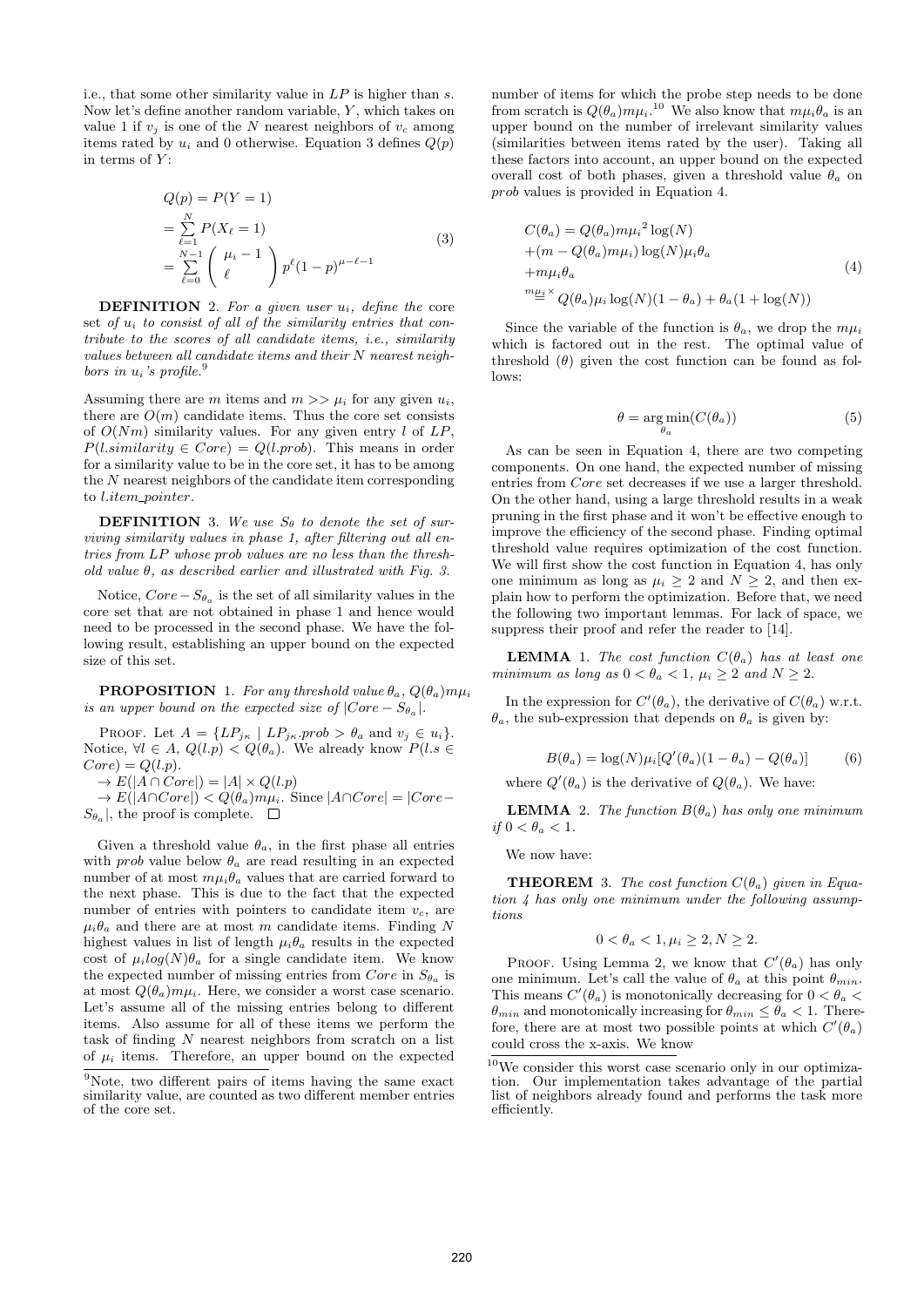$$
\lim_{\theta_a \to 0} (C'(\theta_a)) = -\mu_i \log(N) + \log(N) + 1
$$

which is negative given  $\mu_i \geq 2$  and  $N \geq 2$ . Since the value of  $C'(\theta_a)$  is monotonically decreasing until  $\theta_{min}$ , it can't cross the x-axis in this range. Therefore, given the fact that  $C'(\theta_a)$  is monotonically increasing after  $\theta_{min}$ , there could be at most one point at which it crosses the x-axis. Using Lemma 1 we know  $C(\theta_a)$  has at least one minimum. Therefore, the function  $C(\hat{\theta}_a)$  has exactly one minimum under the given assumptions.  $\Box$ 

Notice the assumptions are quite reasonable in practice. Finding the only zero of  $C'(\theta)$  in closed form is intractable since it's a high degree polynomial. Instead, we use a numerical approach for doing this. In practice it takes only a few milliseconds to closely approximate the only zero of  $C'(\theta_a)$ using binary search. A few milliseconds are quite affordable since we found the amount of time required to provide top- $k$ items is typically less than the delay before a web page is loaded.

Using the optimal threshold value obtained from our optimization step, we compare the theoretical upper bound on expected cost of the two-phase algorithm with cost of Algorithm Naive-1 and the expected cost of Algorithm Naive-2, for different values of  $\mu_i$  and N. Since Naive-1 needs to process all of the  $\mu_i$  items rated by the user, its exact cost can be calculated as described in Sec. 3.



Figure 4: Comparison of our theoretical upper bound on the cost of probe step to  $N$ aive $1(N1)$  and Naive2( $N2$ ) algorithms for  $m = 17000$  and different values of  $\mu_i = 50, 100, 200, 500$ . Y-axis represents the cost of probe step in terms of the expected number or required operations for the given parameters.

Fig. 4 compares our theoretical upper bound on the expected cost of the probe step with the same cost for Algorithms Naive-1 and Naive-2. We fix  $m = 17000$ , number of movies in the Netflix dataset. We use four different values of

 $\mu_i$  and change N from 2 to 20. We use Equation 4 to calculate an upper bound on the expected number of operations for the two-phase algorithm. We use the cost of  $log(N)m\mu_i$ for Algorithm Naive-1 and  $Nm^2/\mu_i$  for Naive-2 (which are the dominant terms of their cost expressions). The average number of ratings in the Netflix dataset for a user is around 200. Fig. 4 shows for even very small values of  $\mu_i$ , the two-phase algorithm works slightly better than Naive-1 while Naive-2 has the worst performance. The performance of Naive-1 gets worse for larger  $\mu_i$  and the two-phase algorithm performs much better than Naive-1. As discussed earlier, for larger values of  $\mu_i$ ,  $Naive2$  has a relatively smaller expected cost (see Fig. 4). The majority of the users in the Netflix dataset ( $\approx 430,000$ ), have less than 500 ratings each and more than half ( $\approx 270,000$ ) have between 50 and 500 ratings. In our experimental results, we compare all of the algorithms Naive-1, Naive-2, Hybrid and, the two-phase algorithm.

### 5.3 Estimating  $prob$  values

We described our two-phase process using an extension  $LP$  of the data structure  $L$  by adding the so-called  $prob$  values. Corresponding to every similarity value  $s$ , there is a  $prob$  value  $p$  which is an estimate of the probability of any other similarity value in  $LP$  being greater than  $s$ . In practice, since a descending ordering of entries in columns of  $L$ by similarity is equivalent to an ascending ordering of entries by  $prob$  values, there is no reason to store the  $prob$  values, and we can just use the data structure  $L$ . Alternatively, the threshold  $\theta$  on prob values could be converted to a similarity threshold.

We estimate *prob* values through fitting a probability distribution to all existing similarity values in  $L$ . Therefore, given the probability distribution and a similarity value, the corresponding *prob* value can be easily computed. We consider three different distributions – uniform, Gaussian and Gamma. In the case of Gamma distribution since input values must be positive, we add a constant integer to all similarity values in order to make sure they are all positive. $11$ However, in the final weighted sum, we use the original values. Since these are all parametric distributions, we can use similarity values and maximum likelihood estimation (MLE) to find optimal parameters. In the case of uniform distribution, parameter estimation is trivial. We only need to keep minimum and maximum similarity values and no MLE is required. Since the ratings data keeps changing, update is an important issue. Updating the parameters for uniform distribution with respect to the changes in data is straight forward. We just need to keep the minimum and maximum similarity values refreshed. In the case of the other two distributions, sufficient statistics need to be maintained. For instance in the case of Gaussian distribution we need to keep track of mean and standard deviation of similarity values with respect to changes. We refer the reader to [20] for details of parameter estimation through MLE for Gamma distribution. Our experiments in Sec. 6 show Gamma is the worst choice among these three for our problem. In our experiments, we compare the three distributions against each other and also compare the two-phase algorithm with other algorithms. Once we find the optimal threshold  $\theta$ , we can solve  $\theta = 1 - CDF(s)$  for s in order to find the similarity threshold. Here,  $CDF$  refers to the cumulative density func-

<sup>&</sup>lt;sup>11</sup>Recall, Pearson correlation coefficient lies in  $[-1, 1]$ .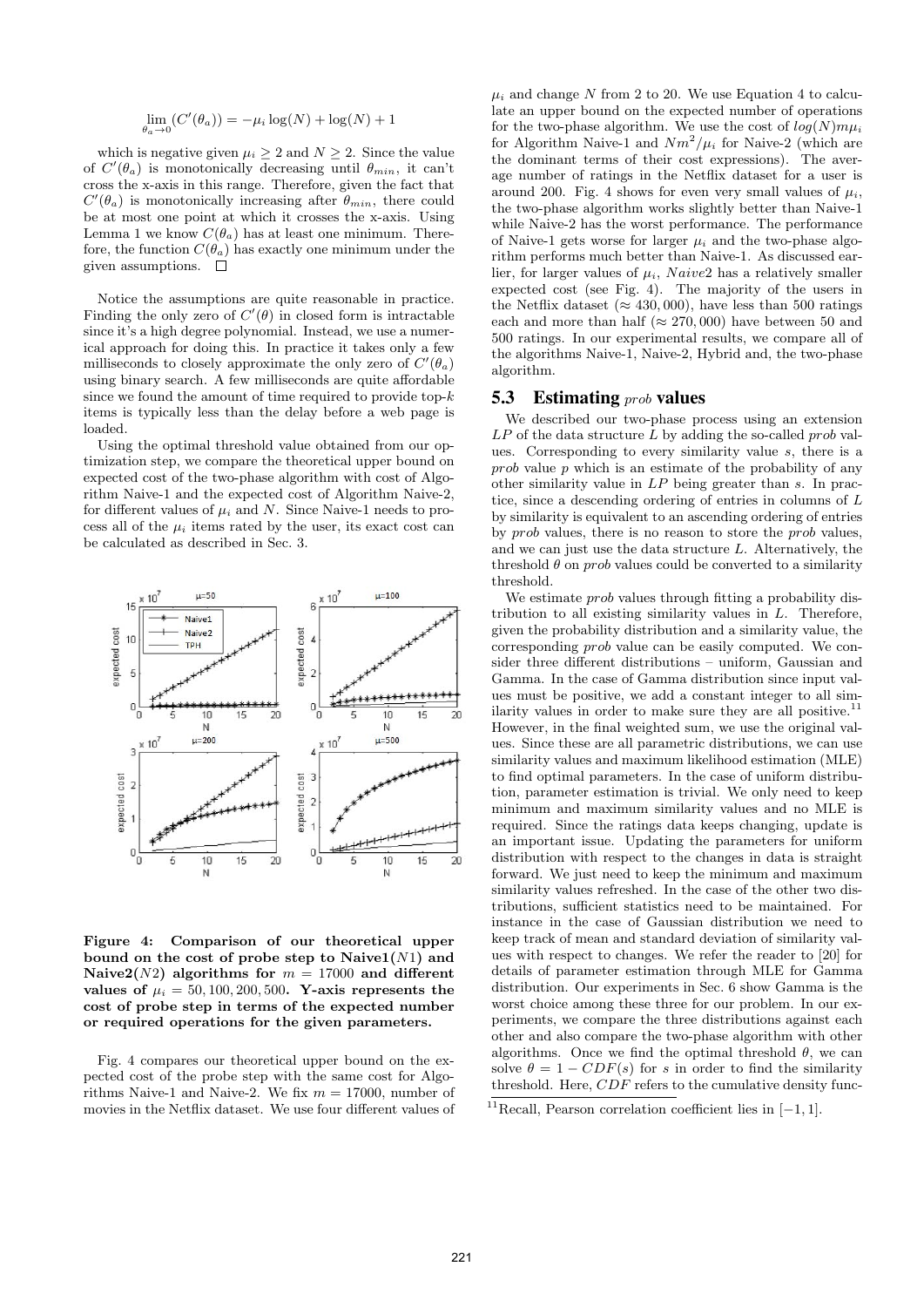tion of any of the above distributions. For lack of space, we omit the details of the methods for efficiently updating the similarity matrix when new ratings become available and refer the reader to [14] for details.

# 6. EXPERIMENTS

### 6.1 Data Set and Experimental Setup

In this section, we report the performance of our algorithm as well as the two naive algorithms with respect to several parameters. We use the Netflix dataset with 100M ratings from approximately 500K users on 17,770 movies. The rating values range from 1 to 5. All of the experiments were done on a Linux machine with 64GB of main memory and 2.93GHZ-8MB Cache CPU. All algorithms were implemented in C.

As discussed earlier, we use Pearson correlation coefficient as our similarity measure. We calculate all similarities resulting in a full similarity matrix. We further normalize every row of the similarity matrix before constructing the data structure  $L$ , as follows. We first subtract the mean value of the row. Then we do a simple normalization using  $s := (s - \min)/(max - \min)$ , where  $max$  and  $\min$  represent the maximum and minimum similarities in the row. We do this in order to make sure higher similarity values in some rows do not affect the whole distribution. It is important to note that this operation does not change the order of nearest neighbors in the columns of  $L$ , for this property is crucial for our two phase algorithm. Finally, we use the original similarity values rather than the normalized ones for predicting unknown scores.

### 6.2 Choosing the Best Distribution

Recall,  $prob$  values associated with entries in  $L$  are not physically materialized but are meant to be inferred by fitting the existing similarities in  $L$  to an appropriate distribution. As mentioned in Section 5.3, we use MLE to fit a probability distribution to the similarity matrix. In order to choose the best distribution, we experimented with uniform, Gaussian, and Gamma distributions. To measure their effectiveness, we randomly chose 100 users and measured the average performance of the two phase algorithm, with each of the three different distributions used for estimating the prob values.

According to our empirical results, and as Fig. 5 shows, we found Gaussian distribution to be the most suitable according to its performance. Uniform distribution provided competitive results. However, we found Gamma distribution completely uncompetitive. Thus, in the rest of our experiments, we only report our results for the two-phase algorithm, based on estimating *prob* values using Gaussian distribution.

### 6.3 Algorithms Compared

Next, we ran tests to compare the two-phase algorithm with Algorithms Naive-1, Naive-2, and Hybrid. Using the same random set of users as used above for gauging the distributions' effectiveness, we measured the average performance of all algorithms. We preferred to use a random set of users for this purpose since it has the advantage of not being limited to any value (or narrow range of values) of  $\mu_i$ .

Fig. 6 shows the relative performance of Algorithms Naive-1, Hybrid, and Two-Phase, for finding the top-10 recommen-



Figure 5: Performance of the Two-phase algorithm using different distributions for estimating  $probe$  values

dations (i.e.,  $k = 10$ ). We found Naive-2 much slower than other algorithms on average, making its inclusion in the figure difficult. To put this in perspective, when  $N = 10$ , while Naive-1 took about 0.08s, Naive-2 took 3.7s, or about 45 times worse. Recall, in Sec. 3, we theoretically derived the "switchover" value of  $\mu_i$  for the Hybrid algorithm to switch from Naive-1 to Naive-2. We empirically found a different switchover value was more effective for making the performance of Hybrid more competitive. We found that if we use Naive-1 for any user who has rated less than 1500 ratings and Naive-2 for the rest, Hybrid's performance becomes most competitive. We note that 1500 is larger than the theoretical switchover value of  $\mu_i$  provided in Sec. 3. This is due to the fact that in many cases, the performance of Algorithm Naive-1 is better than its worst case running time. This is expected because the tentative list of top  $N$  most similar items maintained by the algorithm does not need to get updated every time during the execution. We empirically found that Naive-2 starts getting more efficient than Naive-1 for values of  $\mu_i$  greater than 1500. As can be seen in Fig. 6, the two phase algorithm outperforms all algorithms on average. Comparing this to Fig. 4 confirms our theoretical results that our algorithm has a better expected cost compared to naive algorithms.

However, the gap between the algorithms does not too much increase with  $N$ . We justify this by the same observation we made about hybrid algorithm earlier. An efficient implementation of the Naive-1 algorithm does not need to compare every item on the list of rated items to all of the current top  $N$  items during execution. Therefore, Naive-1 performs better than expected in practice.

Probe versus Explore: It is also worth mentioning that the execution cost shown in both of the figures corresponds only to the probe step. The cost of explore step is the same for all algorithms since all nearest neighbors are found in probe step. We found the explore step typically takes less than a millisecond in our experiments for  $N = 10$ . This confirms the validity of our argument about probe being the dominant component of cost.

### 6.4 Scalability

A brief discussion of what scalability means in this context is in order. First of all, since we assume similarities are pre-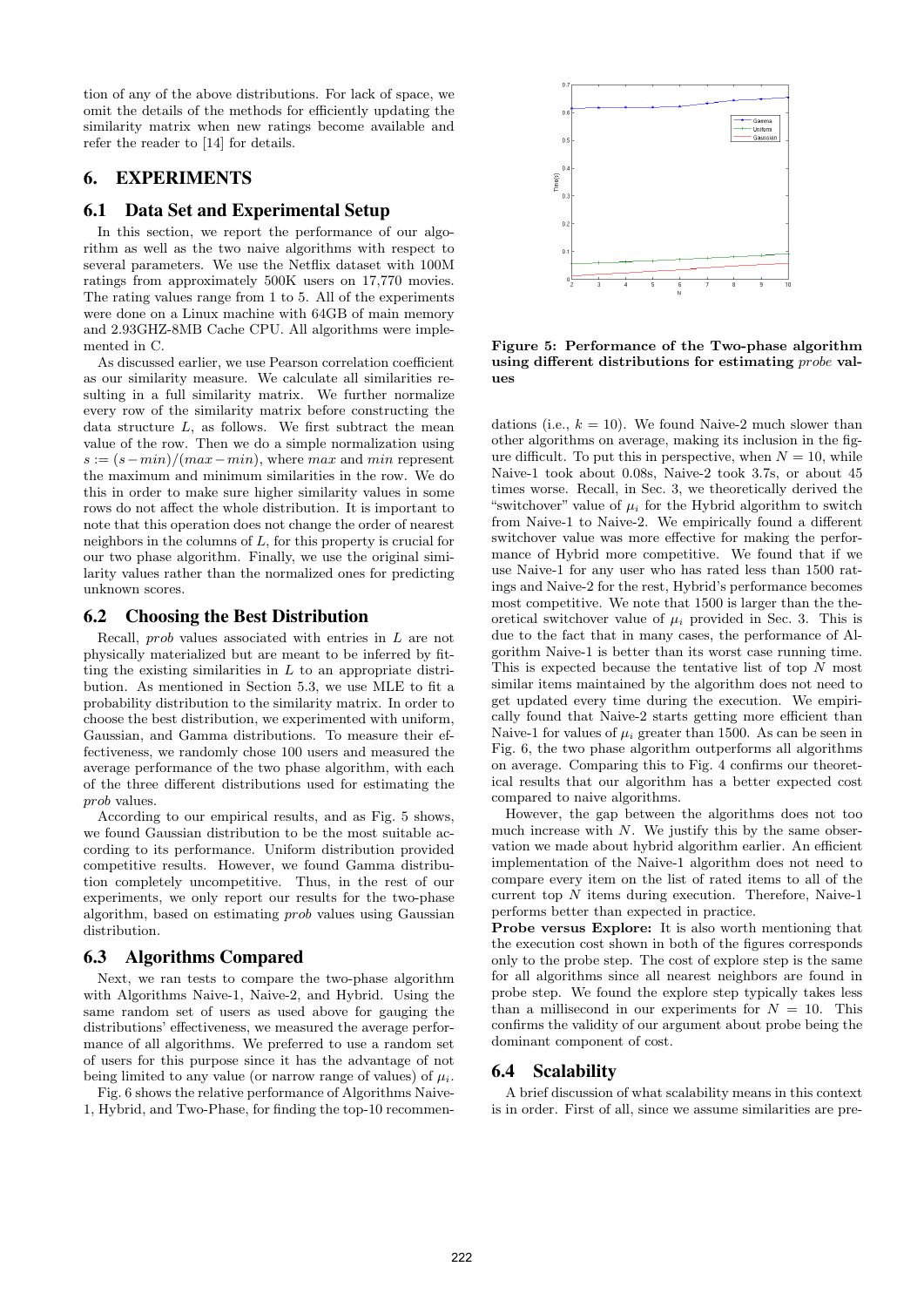

Figure 6: Average performance of Naive-1, Hybrid and the Two-phase algorithm (TPH) on a randomly selected set of users.

computed, the number of users will make no difference to the running time of any of the algorithms. We found that all the algorithms discussed scale linearly w.r.t. number of items in the system, even though as already observed, the two-phase algorithm outperforms other algorithms. Thus, we decided to measure scalability of algorithms w.r.t. the average number of items rated by a user, i.e., the average size of the profile of an active user. Given the different approaches adopted by the various algorithms, we expect the average profile size to reflect their relative strengths and weaknesses as well as the tradeoff between Naive-1 and Naive-2.

Thus, we chose 5 different ranges of values for  $u_i$ . We randomly chose 5 users from the Netflix dataset who have rated a number of items in each of the ranges. Fig. 7, shows average performance of the algorithms for each value.

We can see that for small values of  $\mu$ , Algorithm Naive-2 is very inefficient. The two-phase algorithm outperforms Naive-1 algorithm in all cases. The gap between Naive-1 and the two-phase algorithm increases with  $\mu_i$ . Naive-2 becomes more efficient than Naive-1 as expected for large values of  $\mu_i$ . However, even for a considerably large value of  $\mu_i$  such as 2000, which is significantly in favor of Naive-2, and is extremely rare in the Netflix data set, we found that the twophase algorithm performs as good as Naive-2. This confirms the scalability and reliability of the presented two-phase approach. This should be contrasted with our technical results in Section 4 showing that for any values of the parameters, the classic top- $k$  algorithms can have an unpredictable performance, in that on some instances they access as many entries as the naive algorithms.

### 6.5 Cost-based Optimization

Finally, in order to evaluate the significance of our costbased optimization, we choose 4 different ranges of values for  $\mu_i$ . Again, in each range we found 5 users and found their top- $k$  recommendations. We used  $N = 10$  and ran the two-phase algorithm with changing similarity threshold values as well as the optimal value obtained from cost-based optimization algorithm.

Fig. 8 shows the running time of algorithm using different similarity threshold values. It can be seen from this figure that as argued and shown in Section 5, the running time also follows the same shape as the cost function defined in that



Figure 7: Performance of different algorithms with respect to different values of  $\mu$ .



Figure 8: Performance of TPH with respect to different values of similarity threshold, for different values of  $\mu$ .